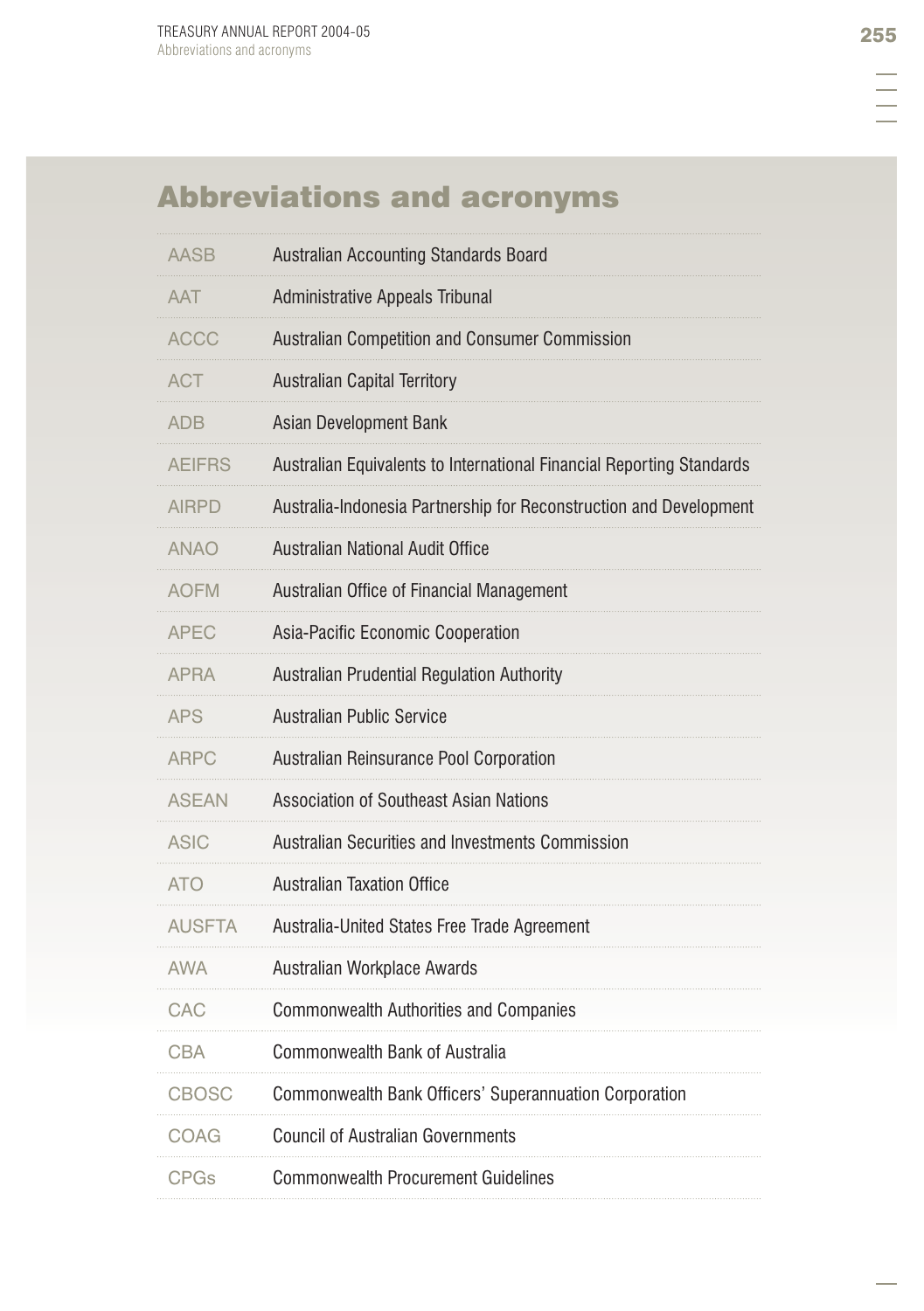| <b>EASF</b>     | <b>Enhanced Structural Adjustment Facility</b>     |
|-----------------|----------------------------------------------------|
| EL <sub>1</sub> | <b>Executive Level 1</b>                           |
| EL <sub>2</sub> | <b>Executive Level 2</b>                           |
| FATA            | Foreign Acquisitions and Takeovers Act 1975        |
| <b>FATF</b>     | <b>Financial Action Task Force</b>                 |
| <b>FBT</b>      | <b>Fringe Benefits Tax</b>                         |
| <b>FMA</b>      | Financial Management and Accountability Act 1997   |
| <b>FMO</b>      | <b>Finance Minister's Orders</b>                   |
| FRC             | <b>Financial Reporting Council</b>                 |
| <b>FSAP</b>     | <b>Financial Sector Assessment Program</b>         |
| <b>FSC</b>      | <b>Financial Services Committee</b>                |
| $G-20$          | Group of Twenty                                    |
| G <sub>8</sub>  | Group of Eight                                     |
| <b>GST</b>      | <b>Goods and Services Tax</b>                      |
| <b>HCS</b>      | <b>HIH Claims Support Limited</b>                  |
| <b>IBNR</b>     | Incurred But Not Reported                          |
| <b>IFRS</b>     | <b>International Financial Reporting Standards</b> |
| IMF             | <b>International Monetary Fund</b>                 |
| <b>ISO</b>      | International Standards Organisation               |
| Ш               | Information Technology                             |
| <b>LPS</b>      | <b>London Pension Scheme</b>                       |
| <b>MCCA</b>     | Ministerial Council on Consumer Affairs            |
| <b>MIGA</b>     | Multilateral Investment Guarantee Agency           |
| <b>NCP</b>      | <b>National Competition Council</b>                |
|                 |                                                    |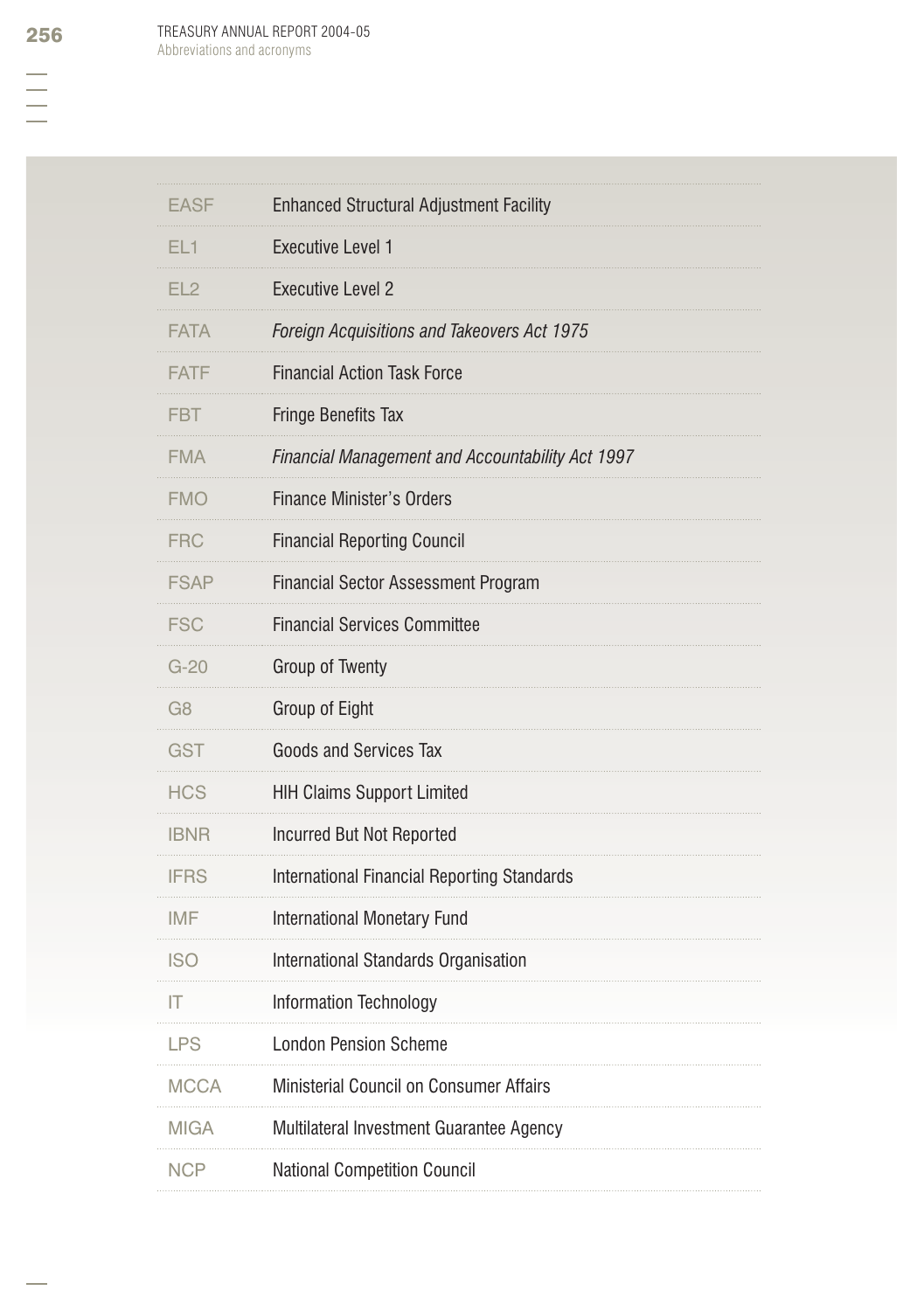| <b>OECD</b>     | Organisation for Economic Co-operation and Development |
|-----------------|--------------------------------------------------------|
| <b>OPA</b>      | <b>Official Public Account</b>                         |
| <b>PAES</b>     | <b>Portfolio Additional Estimates Statements</b>       |
| <b>PBS</b>      | <b>Portfolio Budget Statements</b>                     |
| <b>PNG</b>      | Papua New Guinea                                       |
| <b>PRGF</b>     | Poverty Reduction and Growth Facility                  |
| <b>RAMSI</b>    | Regional Assistance Mission to the Solomon Islands     |
| <b>RBNZ</b>     | Reserve Bank of New Zealand                            |
| <b>SDR</b>      | <b>Special Drawing Rights</b>                          |
| <b>SEB</b>      | <b>Senior Executive Band</b>                           |
| <b>SES</b>      | <b>Senior Executive Service</b>                        |
| <b>The Mint</b> | Royal Australian Mint                                  |
| <b>UAE</b>      | <b>United Arab Emirates</b>                            |
| UIG             | <b>Urgent Issues Group</b>                             |
| <b>UK</b>       | <b>United Kingdom</b>                                  |
| UMP             | <b>United Medical Protection</b>                       |
| <b>US</b>       | <b>United States</b>                                   |
| <b>VPN</b>      | <b>Virtual Private Network</b>                         |
| <b>WTO</b>      | World Trade Organisation                               |
|                 |                                                        |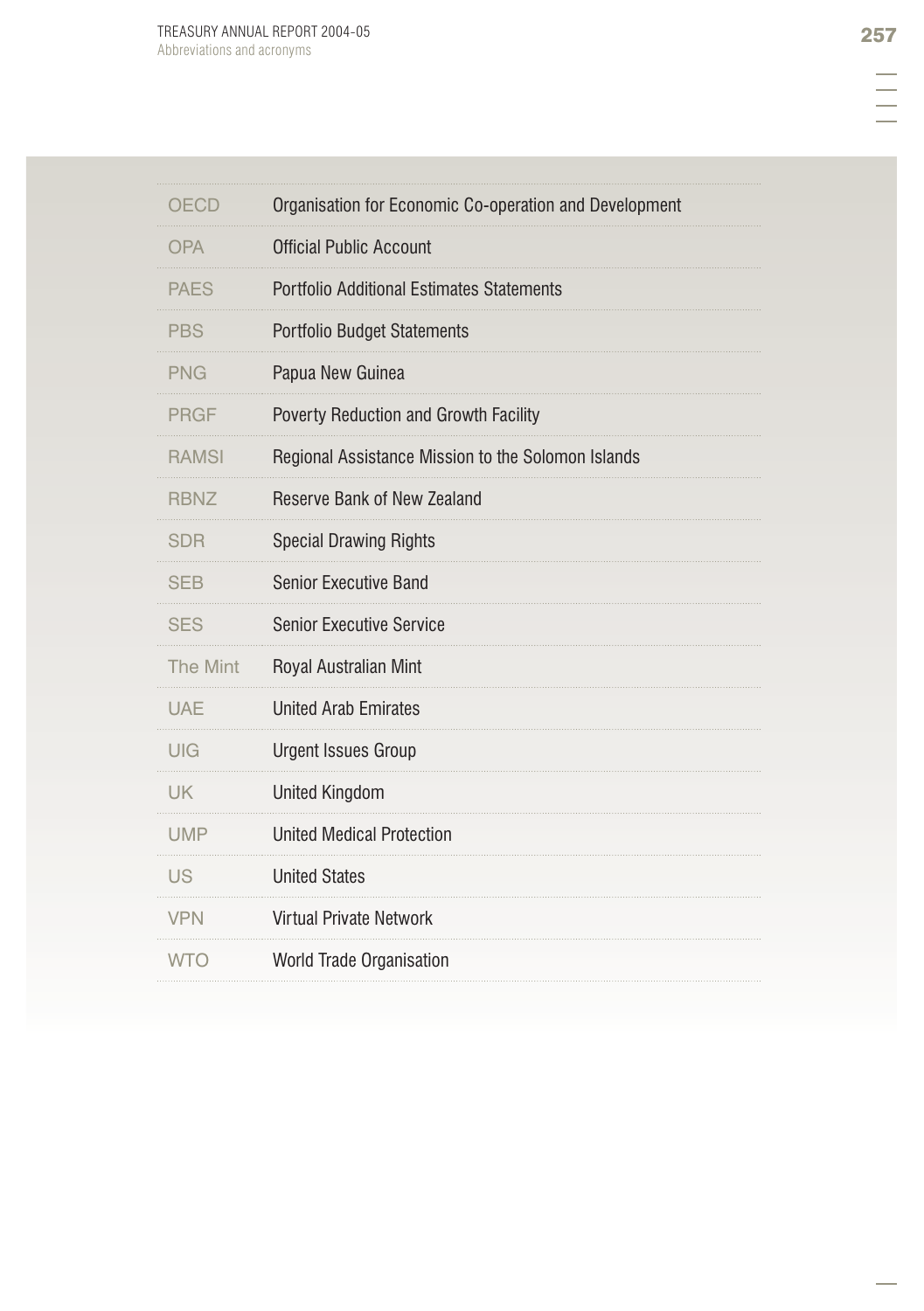## Index

# $\blacktriangle$

Abbreviations and acronyms 255 Actuarial Services 84–85 Administrative Appeals Tribunal 106 Advertising and market research 248 Agriculture policy 49 Applications Development and Project Standards 98 Applications Systems Forward Work Plan 98 Appointments 80, 84 Asia-Pacific Economic Cooperation (APEC) 21, 32, 73 Asian Development Bank 29 Assets management 119 Audit Audit Committee 96 The Mint internal audits 103 Treasury internal audits 101 Australia's Demographic Challenges 35, 38, 50 Australian Accounting Standards Board 80 Australian Bureau of Statistics 27 Australian Competition Tribunal 245 Freedom of Information 245 Australian decimal coin issue 88 Australian Government Actuary 63, 67, 84 Australian Government Water Fund 38 Australian National Audit Office 100, 104 Australian Office of Financial Management 239 Australian Statistics Advisory Council 27 Australian workplace agreements 107– 108, 115

#### B

Bilateral Debt Relief 28 Board of Taxation 52, 239 Boxing Day Tsunami 21 Budget 2005-06 22, 24–26, 37–38, 42–43 Budget Balancing Assistance 47 Budget outlook 41 Budget policy advice and coordination 41–44 Budget publications 25, 43, 47, 62 Business Continuity Plan The Mint 103 Treasury 98 Business Regulation Advisory Group 240 Business Risk Assessment 103 Business Taxation 52

# C

Capabilities 9 **Certified Agreement** The Mint 116 Treasury 99, 108, 114, 234 Charter of Budget Honesty Act 39 Chief Executive Instructions 97, 99, 119 Child Care Tax Rebate 56 Circulating coin and like products 85–88 Coin production 88 **Committees** Audit 96, 101 Occupational Health and Safety 233, 234 Remuneration 96, 99, 113–116, 181 Commonwealth-State financial policy advice 44–48 Commonwealth Consumer Affairs Advisory Council 240 Community consultation 61, 238 Company law 79 Company loss recoupment rules 54 Competition and consumer policy advice 80–84 Competition policy 81 Compliance 71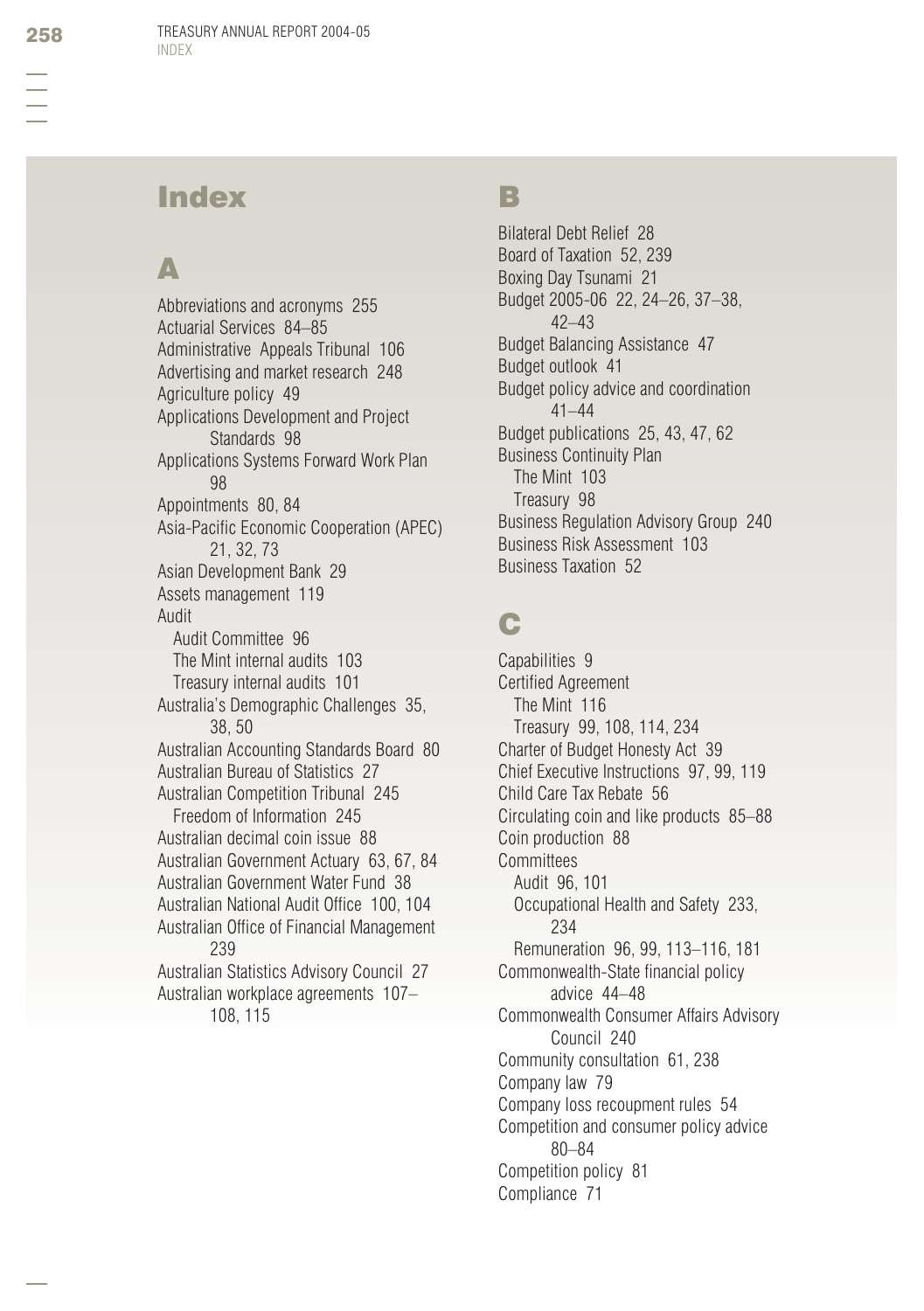Compliance index IX Consolidation 52 Consultancies 119–123, 251–254 Consumer and Financial Literacy Taskforce 67 Consumer information 83 Consumer policy 82 Contact officer XI Corporate governance 79 The Mint 100 Treasury 95 Corporate Law Economic Reform Program 79 Corporate planning and reporting 97 Corporate Plan 2004-05 90 Corporate Services 90 Corporate statement 7 Corporations and Markets Advisory Committee 240 Council of Australian Governments 49, 61 Courts and proceedings 106 Currency 79

## D

Debt management policy 42 Defence policy 49 Disability Action Plan 125 Discretionary grants 251 Domestic economic policy advice and forecasting 24–27

## E

East Asia relations 32 Economic forecasts 25 Economic Roundup 24, 26 Economic Statistics User Group 27 Electronic Commerce Expert Group 241 Enquiries XI Environment policy 49 Environment report The Mint 250 Treasury 249 Ethical standards and accountability 99

European Bank for Reconstruction and Development 30 Excise 60 Executive Board 95 Exports and Infrastructure Taskforce 49 External scrutiny 101

#### F

Final Budget Outcome 2003-04 41 Financial and staffing resources Outcome 1 23 Outcome 2 40 Outcome 3 68 Treasury 12 Financial Literacy Foundation Advisory Board 241 Financial notes 147–230 Financial Reporting Council 80 Financial Reporting Panel 78 Financial Reporting Standards 78 Financial Sector Advisory Council 80, 241 Financial sector levies 79 Financial sector levies review 75 Financial services refinements 77 Financial Services Reform Implementation Consultative Committee 242 Financial statements 129–230 Financial system and corporate governance policy advice 74–80 Financial system reform 74 Fiscal Group 37 Foreign investment and trade policy advice and administration 69–73 Foreign investment proposals 70 Foreign Investment Review Board 241 Four Markets Group 31 Fraud 105 Fraud Control Plan 97, 100, 103 Freedom of Information 235 Applications 243, 247 Free Trade Agreements 67, 71 Fringe benefits tax 56 Fuel tax reforms 60 Future Fund 35, 38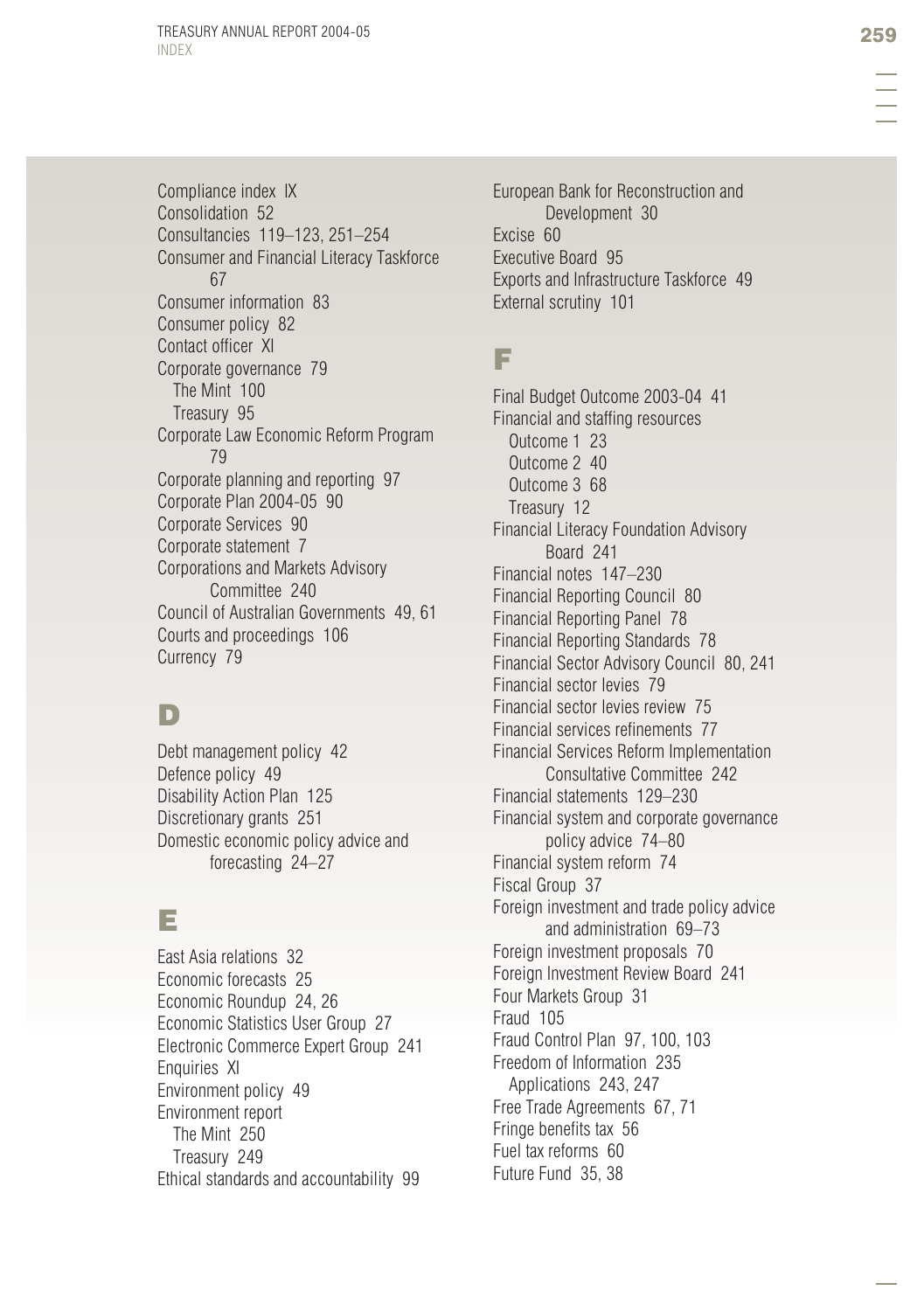# G

Gifts 56 Goods and Services Tax (GST) 47, 59 Goods and Services Tax Revenue 46 Group of Twenty (G-20) 21, 27, 31 GST Administration Subcommittee 45 Guide to the report X

## H

Heads of Treasuries 45 Health policy 51 Heavily Indebted Poor Countries 28 HIH Assistance Review Panel 80 HIH Claims Support Scheme 76 HIH Royal Commission 75 Horizontal Fiscal Equalisation 35, 38, 45

# I

Imputation system 52 Income tax self assessment 57 Industry, environment and social policy advice 48–51 Industry policy 48 Information technology and systems training 111 Intergovernmental Agreement 38, 44 Internal Audit Plan 97 Internal scrutiny 101 International accounting standards 79 International economic policy advice and assessment 27–34 International Economic Policy Group 34 International Financial Reporting Standards 67 International Monetary Fund (IMF) 24, 28, 77 International Taxation 54 Internet and Email Acceptable Use Policy 98, 101 Introduction X IT Change Control Guidelines 98, 101 IT Disaster Recovery Plan 98, 100 IT Risk Management Strategy 98 IT Security Policy 98

## J

Joint Economic Forecasting Group 25

#### L

Learning and development 109 Life caps for buses and trucks 54

#### M

Macroeconomic Group 20 Management of human resources The Mint 115–118 Treasury 107–115 Management structure 16 Manila Framework Group 33 Markets Group 63 Mature age worker tax offset 56 Medical Indemnity Insurance 66 Medical indemnity reform 75 Medicare 38 Mid-Year Economic and Fiscal Outlook 25, 37, 41 Ministerial Council Commonwealth-State Financial Relations 45 Mission statement 7 Money laundering 75

#### N

National Competition Policy Payments 47 National Competition Policy review 66 National security policy 49 National Water Initiative 38 Natural disaster insurance 76 Nauru 22, 34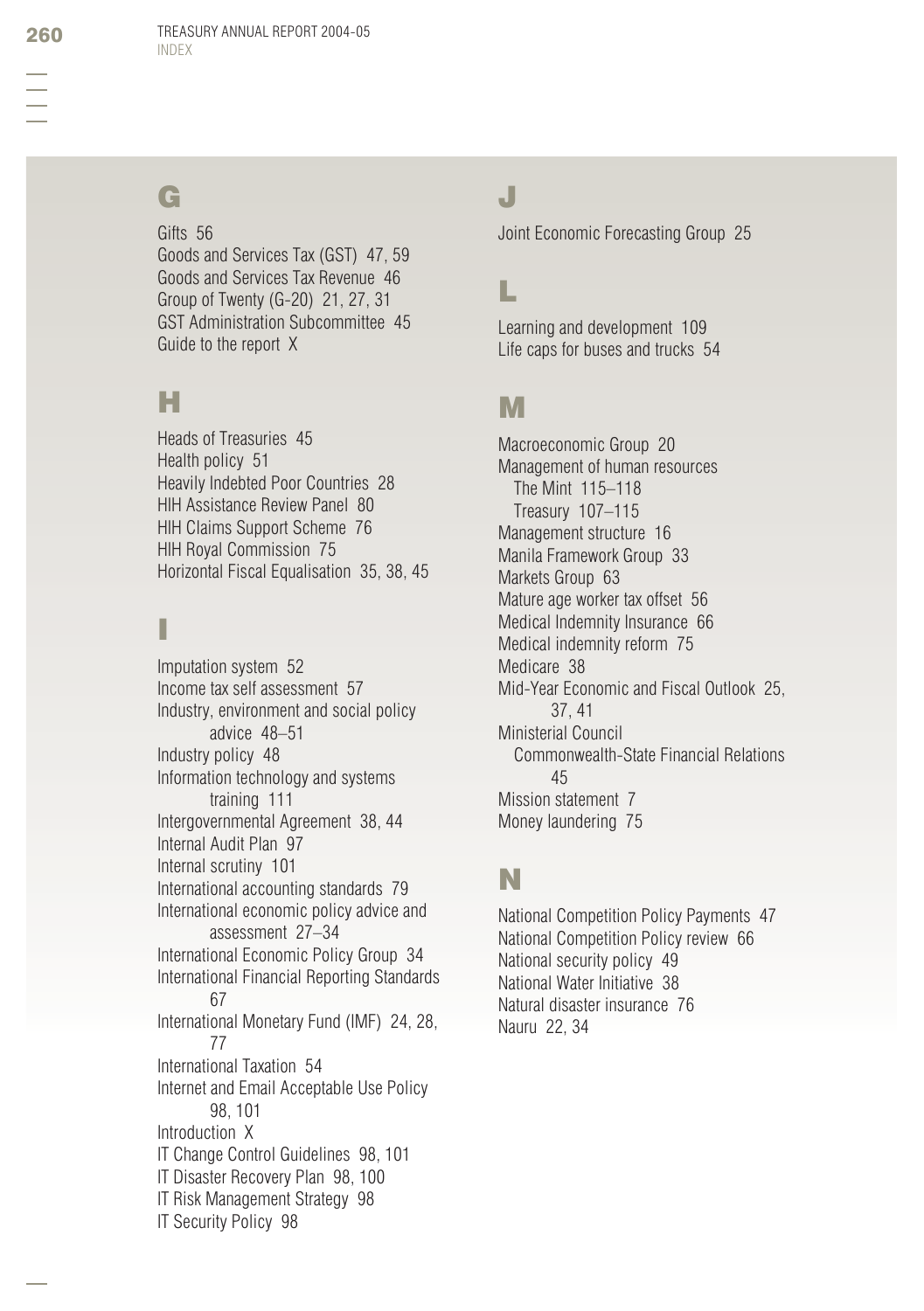# O

Occupational health and safety The Mint 234 Treasury 233 Ombudsman 105 Organisation for Economic Co-operation and Development (OECD) 24, 30, 72, 77, 82 Outcome 1 20–34 2004-05 Outcomes 21 2004-05 Priorities 21 Analysis of performance 24, 28 Financial and staffing resources 23 Outcome and Output structure 20 Overview 20 Performance information 24, 27 Outcome 2 35–62 2004-05 Outcomes 38 2004-05 Priorities 37 Analysis of performance 41, 44, 48, 52 Financial and staffing resources 40 Outcome and Output structure 36 Overview 35 Performance information 41, 44, 48, 52 Outcome 3 63–88 2004-05 outcomes 66 2004-05 priorities 64 Analysis of performance 70, 74, 81, 84, 86 Financial and staffing resources 68 Overview 62 Performance information 69, 74, 81, 84, 86

#### P

Pacific Economies 33 Papua New Guinea 22, 34 Papua New Guinea Australia Treasury Twinning Scheme 22 Participation 50 Payments system reforms 76 Payments to the States 46 People values 9 Performance management The Mint 116 Treasury 107

Performance Management System 99, 107 Personal taxation 55 Petroleum Resource Rent Tax 61 Philanthropy 56 Portfolio Budget Statements (PBS) X, 23, 40, 68 Portfolio outcome structure 13 Portfolio output structure 14 Pre-Election Economic and Fiscal Outlook 2004 25, 35, 37 Public liability and professional indemnity insurance 76 Public Service Values 99 Purchasing 118

## R

Recruitment The Mint 117 Treasury 108 Regional Assistance Mission to the Solomon Islands 22 Remuneration Non-SES 114, 116 SES 99, 113, 181 Remuneration committee 96 Reserve Bank of Australia 24 Reserve Bank of New Zealand 78 Revenue Group 37, 52 Review of Aspects of Income Tax Self Assessment 36 Review of Financial Sector Levies 66 Review of International Tax Arrangements 38 Review of state taxes 46 Risk management The Mint 100 Treasury 97 Royal Australian Mint. *See* The Mint;